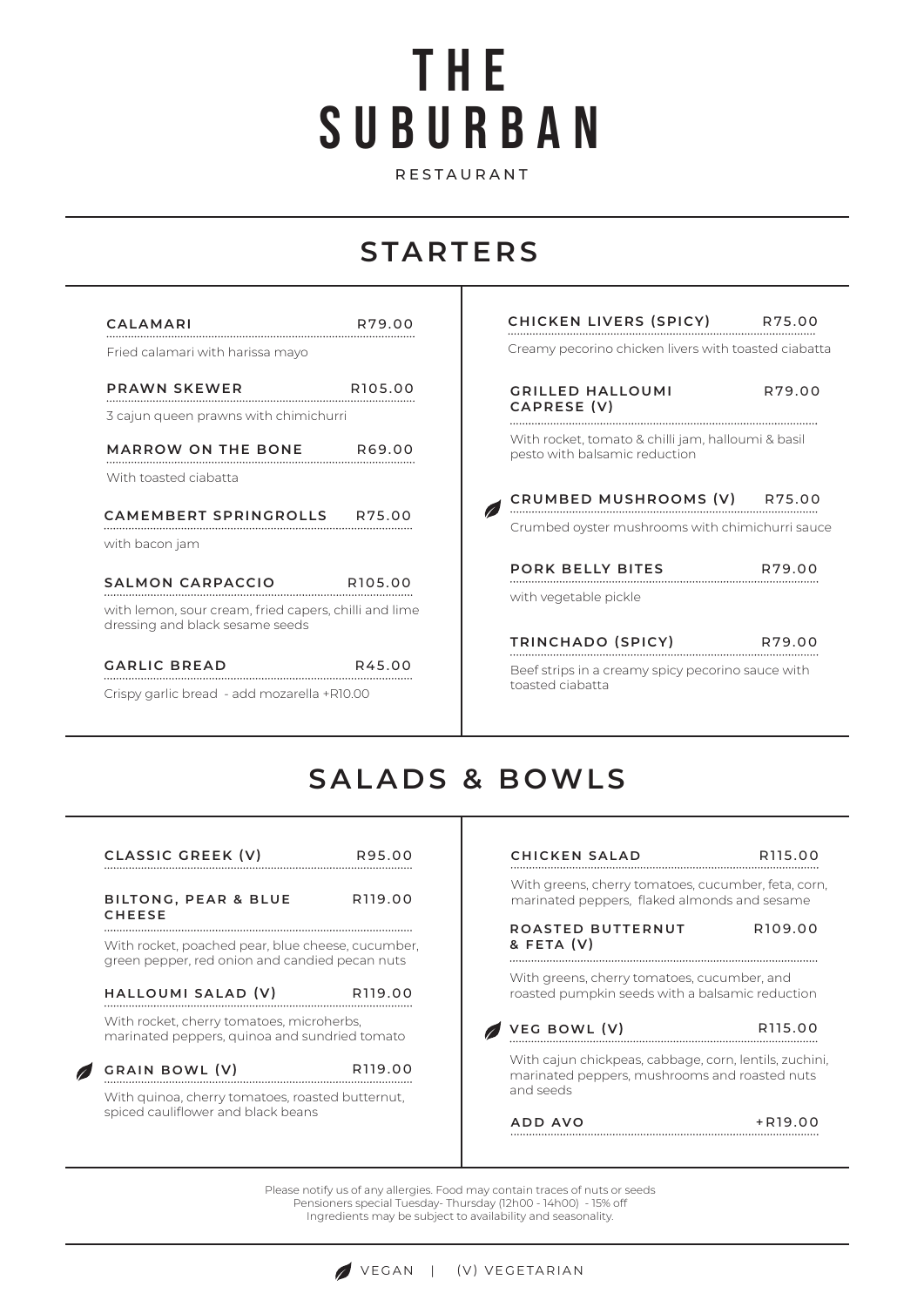## 170g pure beef patties. **BURGERS**

 $\mathscr{L}$ 

| BEEF/CHICKEN BURGER R89.00                               |         | <b>CRUNCHY CHICKEN BURG</b>                                         |
|----------------------------------------------------------|---------|---------------------------------------------------------------------|
| Plain burger                                             |         | Crispy chicken with crunchy slaw                                    |
| BACON AND JALAPENO R95.00                                |         | <b>PULLED PORK BURGER</b>                                           |
| With smokey jalapeno sauce                               |         |                                                                     |
| BLUE CHEESE BURGER R105.00                               |         | With crunchy slaw and BBQ sauce                                     |
| Blue cheese, and bacon jam                               |         | VEGAN BURGER (V)<br>$\sqrt{2}$                                      |
| <b>BRIE BURGER</b>                                       | R105.00 | With black bean patty, tomato ch                                    |
| With bacon, caramalized onions and brie cheese           |         | <b>MAKE BURGER BANTING</b>                                          |
| SAUCY MUSHROOM BURGER R95.00                             |         | With brown mushrooms                                                |
| With creamy mushroom sauce and bacon                     |         |                                                                     |
| BAM BURGER R105.00<br>With bacon, avo and mushroom sauce |         | ADD CHIPS +R20.00<br>ADD OPEN SALAD +R35.0<br>ADD 3 ONION RINGS +RT |
| <b>LOADED</b><br><b>MAC &amp; CHEESE OR FRIES</b>        |         | PIZZA                                                               |
| BACON AND SPRING ONION R79.00                            |         | Crispy thin base pizza with t<br>and mozzarella che                 |

Bacon, spring onions and cheese sauce

| PULLED PORK | R85.00 |
|-------------|--------|
|             |        |

Pulled pork, spring onion and sour cream

**SMOKEY JALAPENO(V)**  P79.00

Jalapeno, smokey cheese sauce and peccorino

## **WINGS**

| <b>CRUNCHY FRIED WINGS</b> | 85.00 |
|----------------------------|-------|
|                            |       |

8 winglets with BBQ or spicy dipping sauce

## **CAJUN GRILLED WINGS**

R85.00

8 winglets with BBQ or spicy dipping sauce

| CRUNCHY CHICKEN BURGER R95.00                                                                                                                                                                                                                        |         |
|------------------------------------------------------------------------------------------------------------------------------------------------------------------------------------------------------------------------------------------------------|---------|
| Crispy chicken with crunchy slaw and spicy mayo                                                                                                                                                                                                      |         |
|                                                                                                                                                                                                                                                      |         |
| PULLED PORK BURGER R105.00                                                                                                                                                                                                                           |         |
| With crunchy slaw and BBQ sauce                                                                                                                                                                                                                      |         |
| VEGAN BURGER (V) R105.00                                                                                                                                                                                                                             |         |
| With black bean patty, tomato chutney and avo                                                                                                                                                                                                        |         |
|                                                                                                                                                                                                                                                      |         |
| MAKE BURGER BANTING +R29.00                                                                                                                                                                                                                          |         |
| With brown mushrooms                                                                                                                                                                                                                                 |         |
| ADD CHIPS +R20.00                                                                                                                                                                                                                                    |         |
| ADD OPEN SALAD +R35.00                                                                                                                                                                                                                               |         |
| ADD 3 ONION RINGS +R12.00                                                                                                                                                                                                                            |         |
|                                                                                                                                                                                                                                                      |         |
|                                                                                                                                                                                                                                                      |         |
|                                                                                                                                                                                                                                                      |         |
| PIZZA                                                                                                                                                                                                                                                |         |
|                                                                                                                                                                                                                                                      |         |
| Crispy thin base pizza with tomato base                                                                                                                                                                                                              |         |
| and mozzarella cheese                                                                                                                                                                                                                                |         |
|                                                                                                                                                                                                                                                      |         |
| <b>R125.00</b><br>Profit in the profit of the profit of the profit of the profit of the profit of the profit of the profit of the<br>Second profit of the profit of the profit of the profit of the profit of the profit of the profit o<br>CATCH 22 |         |
| Bacon jam, brie and rocket                                                                                                                                                                                                                           |         |
| THE VEGAN (V)                                                                                                                                                                                                                                        | R125.00 |
| Mushrooms, zuchinni and basil, avo with vegan                                                                                                                                                                                                        |         |
| cheese                                                                                                                                                                                                                                               |         |
| <b>ITZA PIZZA</b>                                                                                                                                                                                                                                    |         |
| Talaneno salami and feta                                                                                                                                                                                                                             |         |

| Bacon jam, brie and rocket                              |                     |
|---------------------------------------------------------|---------------------|
| THE VEGAN (V)                                           | R <sub>125.00</sub> |
| Mushrooms, zuchinni and basil, avo with vegan<br>cheese |                     |
| <b>ITZA PIZZA</b>                                       | R <sub>125.00</sub> |
| Jalapeno, salami and feta                               |                     |
| IL POMODORO (V)                                         | R <sub>110.00</sub> |

Sun-dried tomato, basil and mozzarella with a pesto drizzle **IL POMODORO (V)** 

| <b>PESTO CHICKEN</b>                     | R <sub>120.00</sub> |
|------------------------------------------|---------------------|
| Chicken, feta, red onion and basil pesto |                     |
| LE VERA                                  | R <sub>120.00</sub> |

| Bacon, creamed leeks and feta cheese |  |
|--------------------------------------|--|

| THE SUBURBAN                                  | R <sub>130.00</sub> |
|-----------------------------------------------|---------------------|
| BBO pulled pork with coriander and sour cream |                     |

| THE MILAN | R <sub>130.00</sub> |
|-----------|---------------------|
|-----------|---------------------|

Chicken, salami and caramelized onions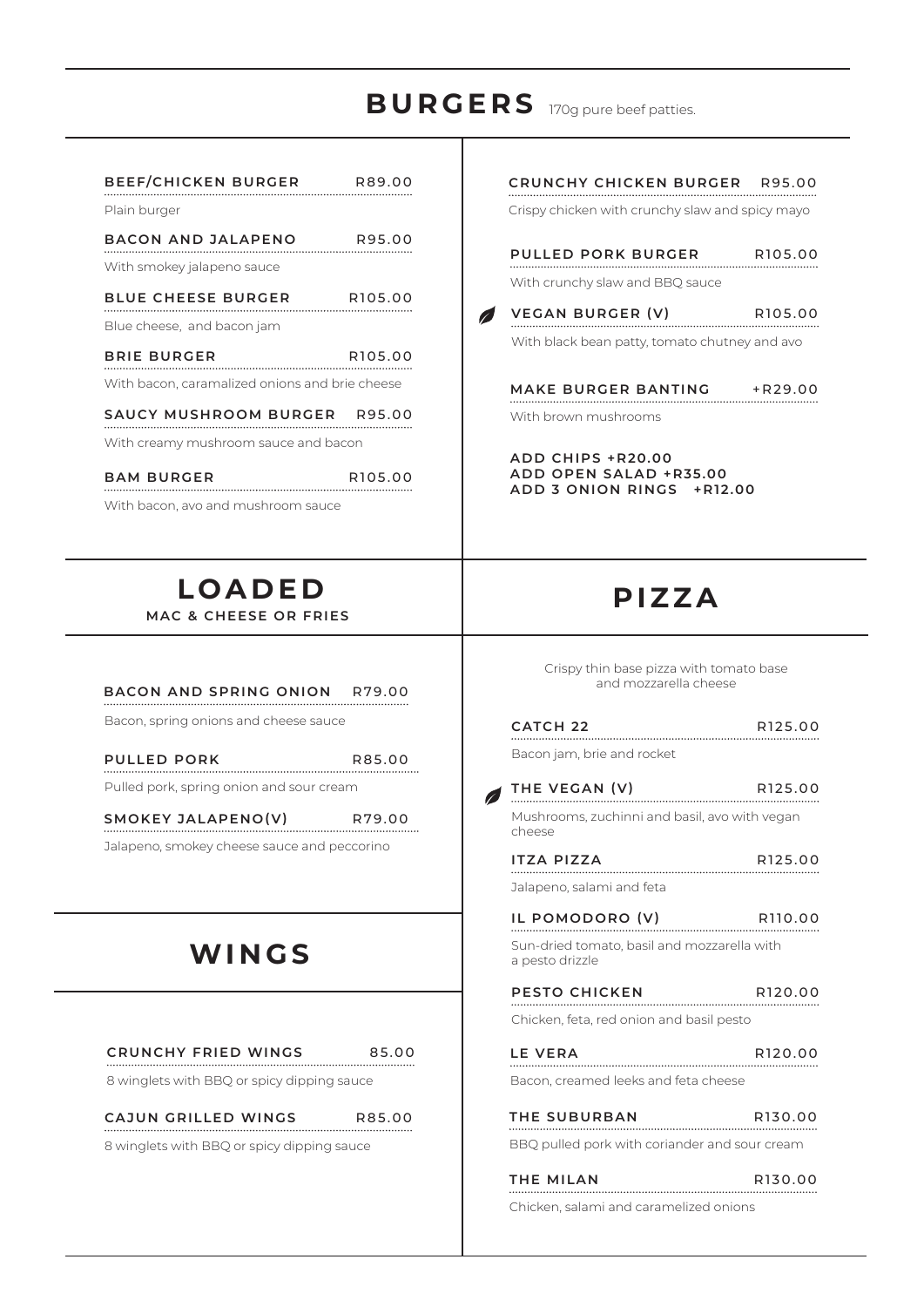## **MAINS**

All mains served with a choice of chips or mash unless otherwise stated. Replace chips with salad/veg +R8.00

### **ON THE HOB**

### **CAPE MALAY LAMB CURRY** R185.00

Served with basmati rice, vegetables and roti. Aromatic local blend of flavours including marsala, cinnamon and turmeric

#### **BUTTER CHICKEN**

R139.00

Butter chicken served with a roti, sambals and basmati rice

#### **CHICKPEA & SPINACH CURRY (V)**

R135.00

Chickpea and chickpea curry served with a poppadom, sambals and basmati rice

### **SEAFOOD**

### **FISH AND CHIPS**

R115.00

Hake coated in a crispy golden-brown batter with chimichurri mayo

#### R125.00 **PAN FRIED HAKE FILLET**

Pan f ried hake, a splash of white wine, butter and fresh herbs with rustic potato wedges

#### **OVEN BAKED KINGKLIP** R195.00

with lemon, white wine, green beans and lentil rice

| CALAMARI | R <sub>149.00</sub> |
|----------|---------------------|
|          |                     |

Fried calamari strips with slaw and chimichurri mayo

#### **HAKE & CALAMARI COMBO** R169.00

Fried calamari strips and hake with slaw and chimichurri mayo

### **PRAWNS**

Pan fried in lemon garlic butter OR Mozambican peri-peri. Served with lentil rice or chips R275.00

#### **CHICKEN STACK** R139.00

Layers of tender chicken breast, bacon and avo covered in creamy cheese sauce with rustic wedges

#### **CHICKEN ESPETADA** R139.00 .<br>.......................

Chicken espetada served with a side of your choice

#### **STICKY PORK BELLY** R165.00

Pork belly with mustard mash and green beans

#### **PORK SPARE RIBS (500G)**  R189.00

Pork Spare Ribs with sticky basting and slaw

#### **BEEF BRISKET** R185.00

Beef brisket with mustard mash and spiced cauliflower

#### **RIBS AND WINGS COMBO** R225.00

Pork spare ribs with sticky basting, crunchy chicken wings, chips, slaw and a dipping sauce.



with a side of your choice and chimichurri

### **SIDES**

| <b>CHIPS</b>                | R20.00             |
|-----------------------------|--------------------|
| SWEET POTATO CHIPS R24.00   |                    |
| <b>ONION RINGS</b>          | R <sub>20.00</sub> |
| TRIO OF VEG                 | R39.00             |
| <b>SIDE SALAD</b>           | R39.00             |
| RUSTIC POTATO WEDGES R35.00 |                    |
| <b>MAC &amp; CHEESE</b>     | R35.00             |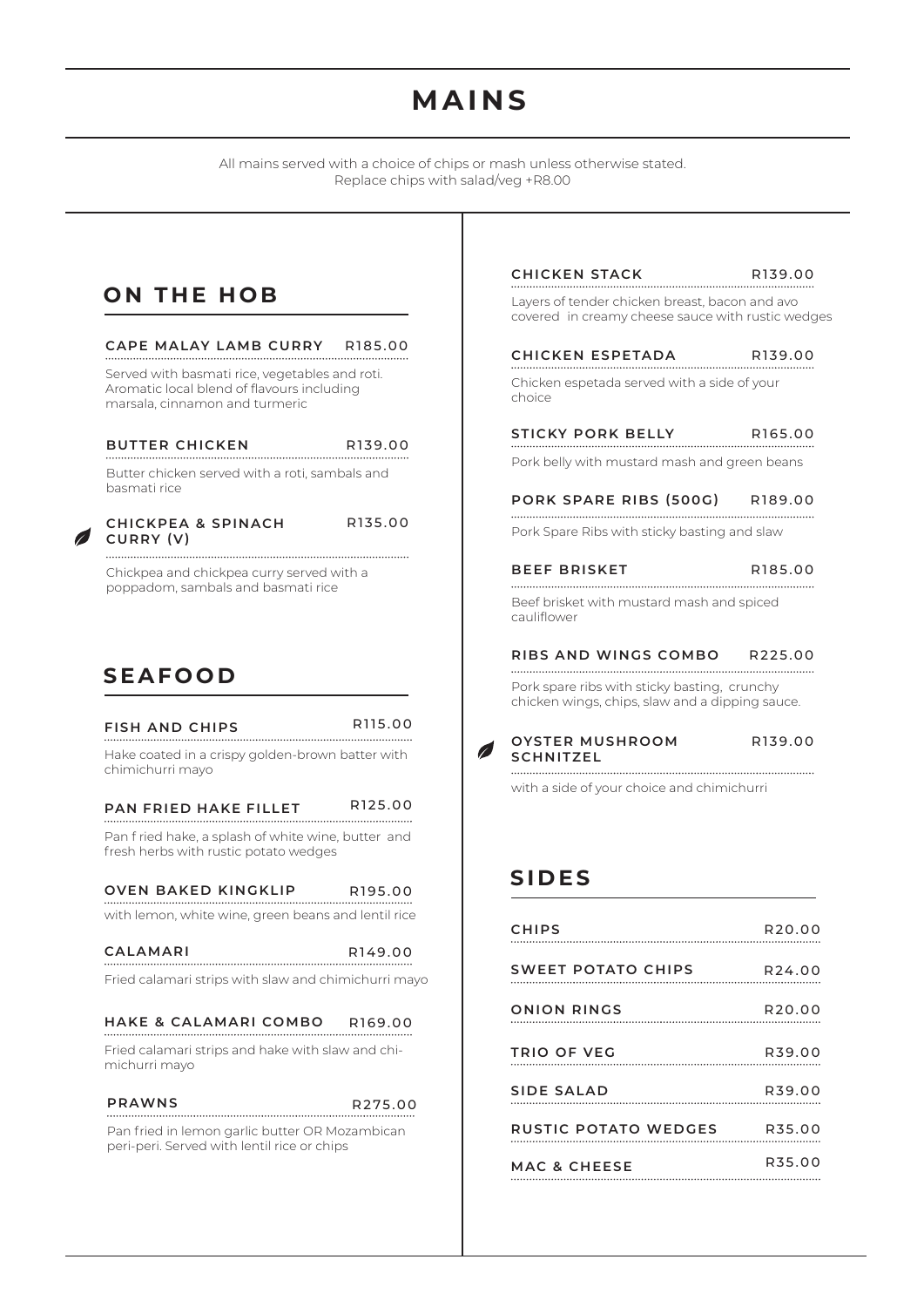## **FROM THE GRILL**

Served with a choice of chips or mash unless otherwise stated. Replace chips with salad/veg +R8.00

Cajun Rub/Pepper crusted/Basted

| <b>TOMAHAWK STEAK 650G</b> | R <sub>215.00</sub> |
|----------------------------|---------------------|
| off the bone               |                     |
| RIBEYE 300G                | R <sub>195.00</sub> |
| FILLET 200G                | R <sub>195.00</sub> |
| SIRLOIN 250G               | R <sub>169.00</sub> |

Thyme Cheese, Mushroom, Blue cheese, Chimichurri, Smokey jalapeno cheese, Green Peppercorn sauce.

**ADD A SAUCE**

Perfectly grilled sirloin steak with 2 queen prawns 300g Ribeye with chimichurri butter, rustic potato wedges and a rocket and parmesan salad **SIRLOIN SURF & TURF (250G)** R210.00 **CHIMICHURRI RIBEYE AMARULA FILLET** R205.00 R215.00

200g Fillet with mash, green beans and a creamy mushroom Amarula sauce.

### **DESSERT**

R35.00

| CHOCOLATE BROWNIE R69.00                                                                                          |        |
|-------------------------------------------------------------------------------------------------------------------|--------|
| Served with berry coulis and ice-cream                                                                            |        |
| COCONUT PANACOTTA R69.00                                                                                          |        |
| with berry compote and fresh berries                                                                              |        |
| THE CLASSIC WAFFLE                                                                                                | R59.00 |
| with maple syrup and vanilla ice cream                                                                            |        |
| <b>BANANA &amp; BLUEBERRY</b><br>WAFFLE                                                                           | R69.00 |
| with blueberry compote, banana and vanilla ice<br>cream                                                           |        |
| SALTED CARAMEL WAFFLE R75.00<br>with homemade caramel ice cream, salted<br>caramel drizzel and candied pecan nuts |        |
| <b>BLUEBERRY CHEESCAKE</b><br>WAFFLE                                                                              | R75.00 |
| with cheesecake and homemade blueberry<br>ice cream                                                               |        |

### **BAKED CHEESE CAKE** R79.0

R79.00

with salted caramel

#### **MILKTART SPRINGROLLS** R65.00

with cinnamon sugar and vanilla ice cream

**APPLE CARAMEL PECAN PIE** R65.00

with vanilla ice cream

#### **HOMEMADE ICE CREAM** R55.00 . . . . . . . . . . . . . . . . . . .

salted caramel ice cream with candied pecan nuts and a caramel drizzel

### **LOADED CROISSANTS**

Blueberry cheesecake - R69.00 Nutella Hazelnut Drizzle - R69.00 Caramel Banana and Almond - R69.00

Please notify us of any allergies. Food may contain traces of nuts or seeds Pensioners special Tuesday- Thursday (12h00 - 14h00) - 15% off Ingredients may be subject to availability and seasonality.

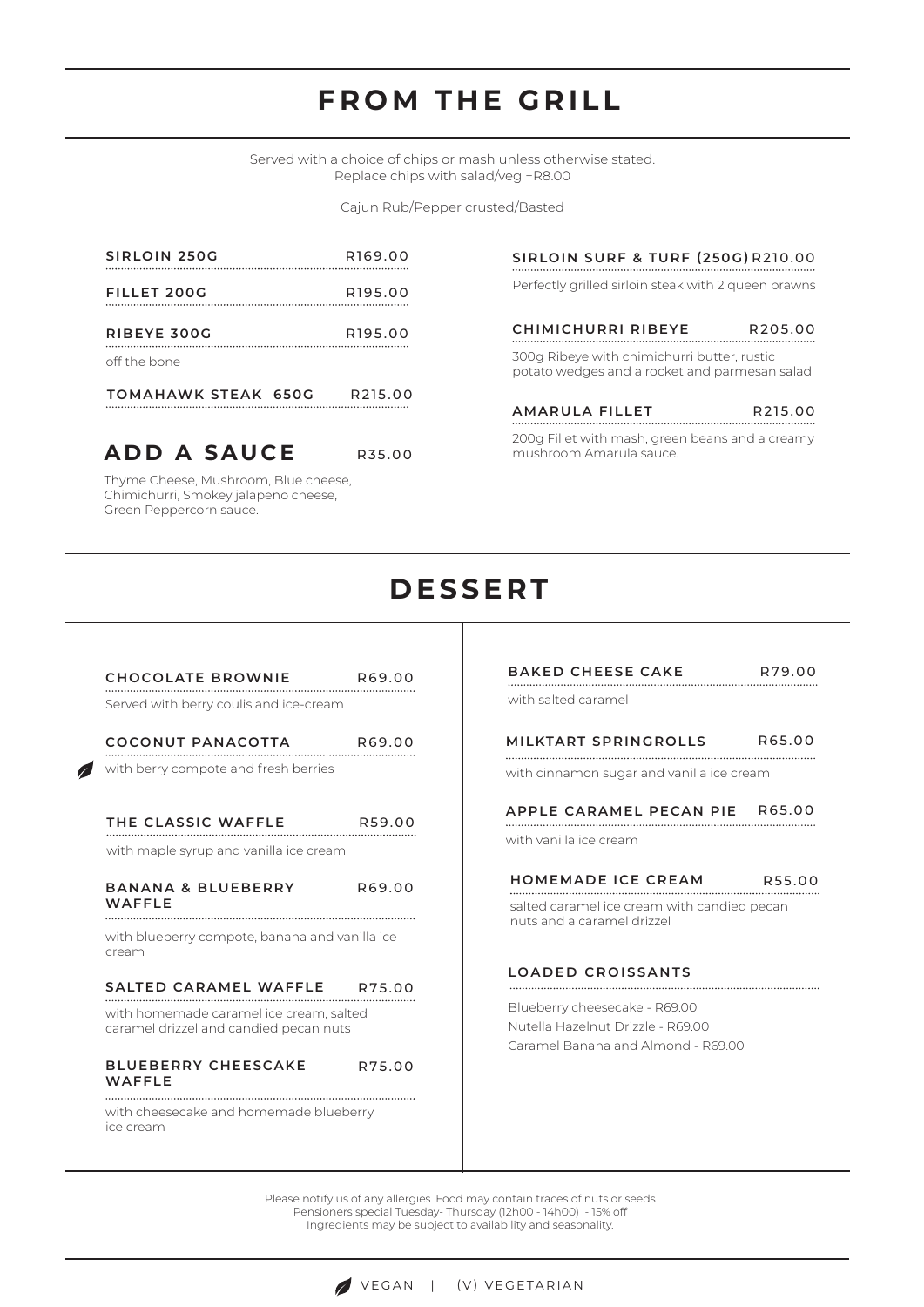

## **HOT BEVERAGES**

| <b>COFFEE</b>          | also available in decaf |
|------------------------|-------------------------|
| <b>FILTER COFFEE</b>   | R24.00                  |
| Refill R12.00          |                         |
| CAPPUCCINO             | R32.00                  |
| <b>AMERICANO</b>       | R27.00                  |
| CAFE LATTE             | R32.00                  |
| SINGLE ESPRESSO R22.00 |                         |
| DOUBLE ESPRESSO R26.00 |                         |
| <b>EXTRA SHOT</b>      | +R8.00                  |

### **OTHER HOT DRINKS**

**HOT CHOCOLATE/MILO**

R32.00 ...................

### **TEA**

| <b>CEYLON/ROOIBOS</b> | R <sub>24.00</sub> |
|-----------------------|--------------------|
| <b>HERBAL TEAS</b>    | R <sub>26.00</sub> |
| CHAI TEA LATTE        | R34.00             |
| RED CAPPUCCINO        | R32.00             |

### **MILK REPLACEMENTS**

Coffee milk portion / cup milk replacement

| <b>SOY MILK</b>    | +R8.00 / R15.00   |
|--------------------|-------------------|
| <b>ALMOND MILK</b> | $+R8.00 / R15.00$ |
| CREAM              | $+R8.00$          |

## **COLD BEVERAGES**

| <b>MILKSHAKES</b>                                         | R42.00             | <b>ICED TEAS</b>                            |
|-----------------------------------------------------------|--------------------|---------------------------------------------|
| Chocolate, Strawberry, Vanilla, Lime, Bubblegum           |                    | Lemon or Peach                              |
| <b>DECADENT SHAKES</b>                                    | R57.00             | TISER'S                                     |
| Salted Caramel, Nutella, Very Berry,<br>Cookies and Cream |                    | Appletizer, Grapetizer                      |
| <b>FRUIT JUICE</b>                                        | R <sub>29.00</sub> | <b>CORDIALS</b>                             |
| SODAS (300ML)                                             | R <sub>26.00</sub> | <b>MINERAL WATER</b>                        |
| $200m1 - R2000$                                           |                    | Still water:<br>500<br>Sparkling water: 500 |
|                                                           |                    |                                             |

| R42.00 | <b>ICED TEAS</b><br>R <sub>28</sub> .00                                                  |
|--------|------------------------------------------------------------------------------------------|
| olegum | Lemon or Peach                                                                           |
| R57.00 | TISER'S<br>R <sub>28</sub> .00                                                           |
|        | Appletizer, Grapetizer                                                                   |
|        | <b>CORDIALS</b><br>R <sub>12</sub> .00                                                   |
| R29.00 |                                                                                          |
| R26.00 | <b>MINERAL WATER</b>                                                                     |
|        | Still water: 500ml - R20.00, 1L - R38.00<br>Sparkling water: 500ml - R20.00, 1L - R38.00 |